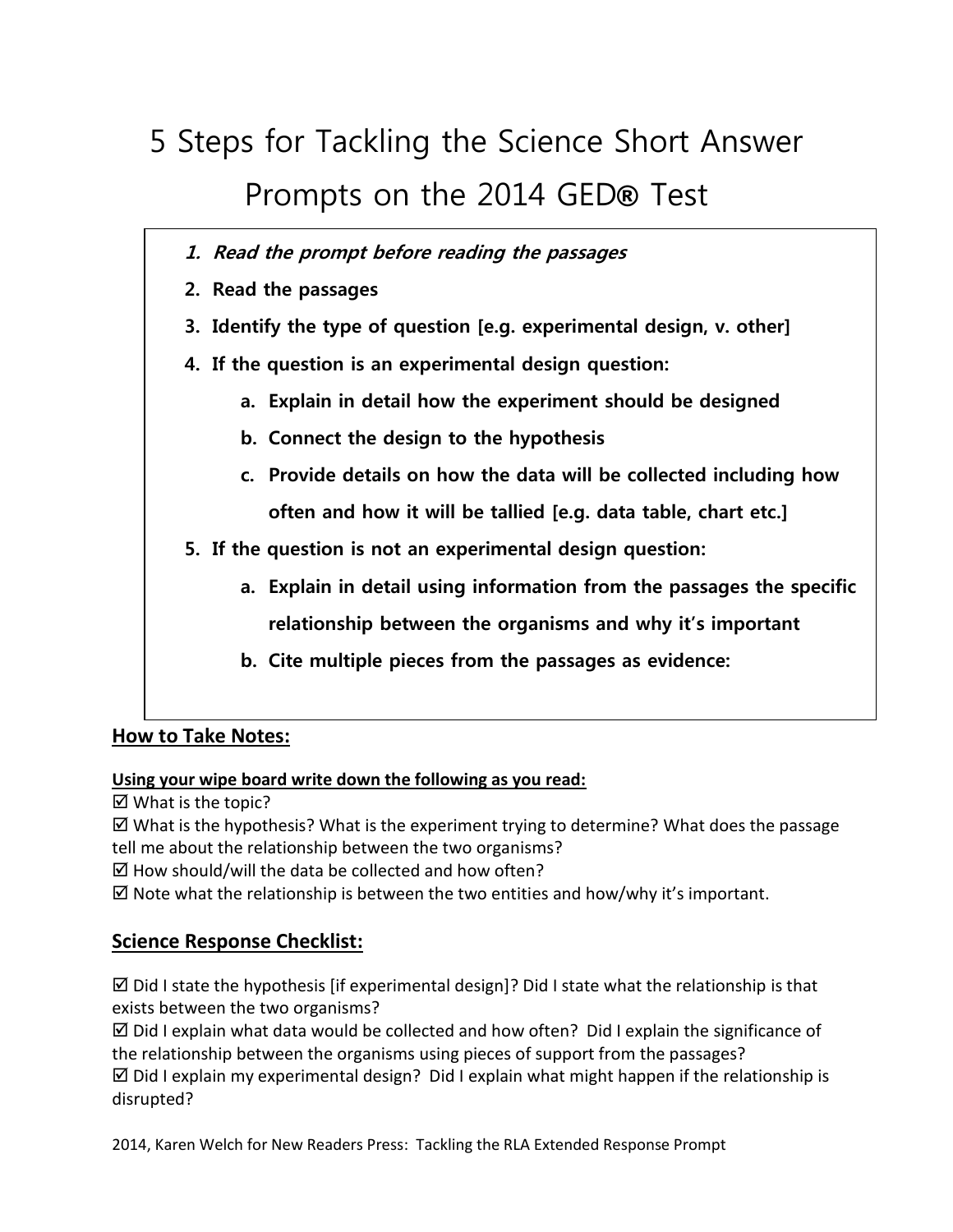# **Experimental Design Question\*:**

A farmer purchased 30 acres of farmland. The farmer calculated that the *average topsoil thickness* on the farmland is about 20 centimeters.

The farmer wants to maintain the thickness of the soil on this farmland by reducing erosion. The farmer plans to test the effectiveness of two different farming methods for reducing soil erosion.

Method 1: No-till (planting crops w/o plowing soil)

Method 2 Winter cover crop (growing plants during the winter that are plowed into the soil in the spring)

The farmer hypothesizes that using either method will reduce erosion compared to using traditional farming methods (plowing and no cover crop)

### **PROMPT:**

Design a controlled experiment that the farmer can use to test this hypothesis. Include descriptions of data collection and how the farmer will determine whether his hypothesis is correct.

Type your response in the box. This task may require approximately 10 minutes to complete.

#### **Example Responses\*:**

#### **Example #1:**

The farmer's hypothesis is to determine which farming method will reduce erosion compared to the traditional farming method. Since the farmer has 30 acres, he could divide his acreage into three parts. On the first 10 acres, he would farm using traditional methods (plowing and no cover crop) and measure the soil thickness each month. The second 10 acres, he would farm with method 1 and the third 10 acres he would farm using method 2, measuring each every month.

Since he knows the average topsoil thickness is 20 centimeters, he would measure the topsoil thickness for each (traditional farming, method 1 and method 2) and put the data into a lab table each month for each method. At the end of the planting season (or one-year) he would have collected enough data to determine which method reduces erosion and therefore which one confirms his hypothesis.

#### **Example #2:**

The farmer would have to set up 3 experiments. The first would be a year's worth of traditional farming methods (plowing and no cover crop) on 5 x 5 acres of land. He would have to measure the topsoil in every month throughout the year and record it in a lab table. For the second experiment, the farmer would have to farm a plot of land 5 x 5 acres using a no-till plan. He would have to measure the topsoil every month for a year and record it in a data table.

2014, Karen Welch for New Readers Press: Tackling the RLA Extended Response Prompt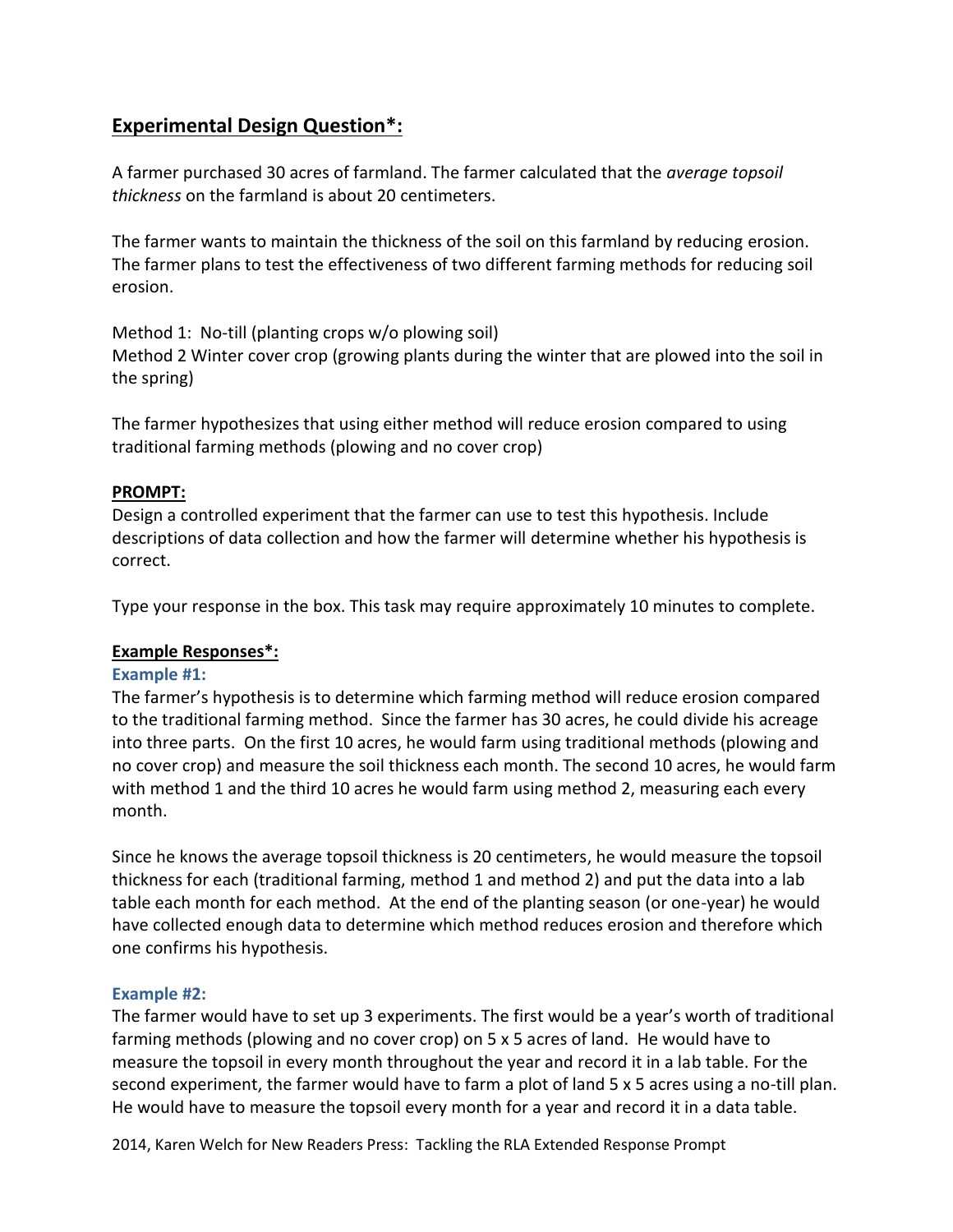Finally, the farmer would farm a 5 x 5 acres of land with winter cover crop and measure the topsoil every month and record it in a lab table. At the end of the year the farmer would have to compare the two methods against the traditional method and determine if he is correct.

## **Other Type of Science Example\*:**

\*Tropical rain forests contain diverse communities of organisms with many interesting relationships. One such relationship connects parasitic fugi and their insect hosts. A type of parasitic fungus, called Ophiocordyceps unilateralis, disperses spores onto the forest floor, but cannot successfully grow on the ground. The fungus requires specific conditions and must grow inside of a specific ant species, called the host, to reproduce. The ants, various species of carpenter ant, make nests in the trees.

O. Unilateralis feeds on and grows inside the insect host, and within a few days the fungus affects the insect's brain. The insect exhibits unusual behaviors such as wandering away from the colony to where light and humidity favor fungal growth. Just before dying, the insect bites into and firmly attaches itself to a plant. Then, the fungus slowly grows outward from the dead insect's head, producing a pod of spores that eventually bursts open. The spores fall to the ground, restarting the life cycle of the fungus.

Though this relationship may sound gruesome, researchers note that these parasitic fungi may help maintain biodiversity in the tropical rain forest. Some parasitic fungi may be host-specific, meaning that a fungus species only infects a particular type of insect. Scientists have observed that if an insect population begins to grow, more fungal infections occur, and then the insect population levels off again. This relationship may prevent overpopulation of the habitat by anyone insect species.

#### **PROMPT:**

Deforestation, or clearing away trees, is occurring in tropical rain forests.

Explain how deforestation could disrupt the life cycle of Ophiocordyceps unilateralis in tropical rain forests. Include multiple pieces of evidence from the test to support your answer.

Type your response in the box. This task may require approximately 10 minutes to complete

#### **Example Responses:**

#### **Example #1\*:**

<sup>i</sup>Deforestation destroys the environment where thousands of species of animals flourish including Ophiocordyceps unilateralis. Ophiocordyceps rely heavily on the environment to survive for two major reasons. First of all, Ophiocordyceps often find hosts in carpenter ants, which build their nests high up in the trees of the rain forests. When deforestation occurs, carpenter ants lose their nests and homes which would likely result in the diminishment of their species. This would disrupt the Ophiocordyceps species significantly as Ophiocordyceps cannot survive without a host—without the carpenter ants there would be no Ophiocordyceps. The other reason that Ophiocordyceps would suffer is because without the trees, there would be

2014, Karen Welch for New Readers Press: Tackling the RLA Extended Response Prompt